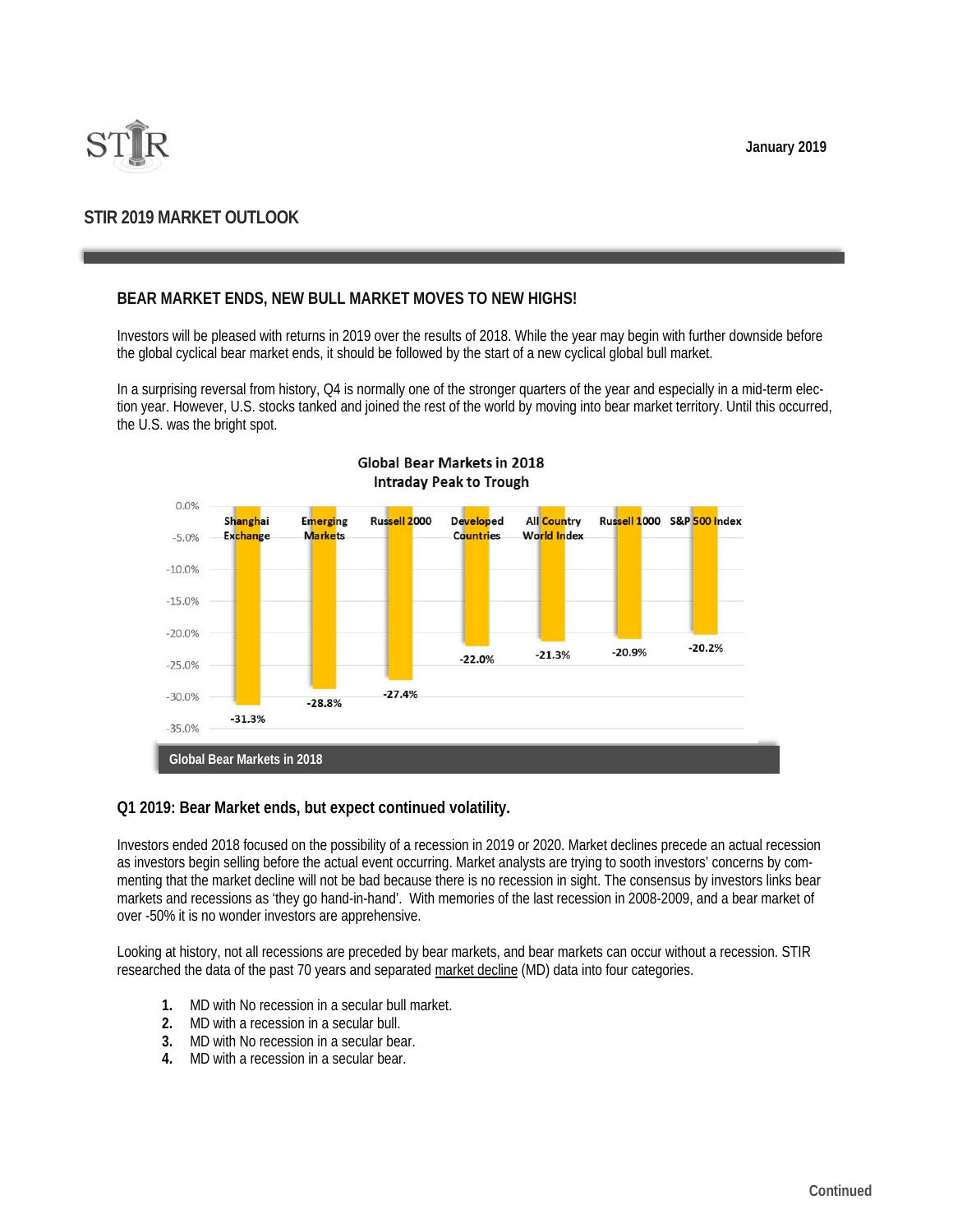

Rightfully, an investors' worst nightmare is the market declines that occur when a recession occurs in a secular bear. They run up big losses, averaging almost 40%, and drag out on average of 1 ½ years. The last combination of a recession in a secular bear was just over a decade ago, and still a painful memory to many investors. From its October 2007 peak to its March 2009 low, equities lost over half of their value.

Surprisingly, history tells us that the second weakest combination is a market decline with No Recession in a secular bull (NRSBull), which is the case today. When this has occurred, the market falls on average 26%. So far, the decline at its most recent low has been just over 20%. Three of the previous market declines (NRSBull) were under 22%, so it is possible most of the damage has already been done. The worst case was the 1987 debacle of -33% (NRSBull).

The good news, of the four possible combinations shown above, Market Declines where there is No recession within secular bulls are the shortest! The average decline eats up only 160 calendar days, and as of the low on 12/24/2018 it was at the 95<sup>th</sup> day.

## **In Q2, Q3 and Q4: Expecting a Global Market Recovery**

With a bear market behind us, a new cyclical bull market can begin. The annualized gain in cyclical bulls in a secular bull is one of solid double-digits, from the low teens to high thirties! If the new cyclical bull was just average over the following three years it could push the Dow to over 40,000!

One of the winners in the coming global bull market may be **Emerging Markets (EEM)**. It may have the biggest rebound as it is one of the cheapest markets. Historically, Emerging Markets has the strongest relative performance on all the major regions after the end of global slowdowns. We are already seeing signs of early strength. Emerging Markets hit its bear market low in October after peaking last January. Since that October 29th low, EEM has gained over 5% while the S&P has fallen another 5% (as of 12/31/18). That is a powerful sign that more over performance is to come.

**Consumer Services** (Discretionary)**.** Record employment, rising wages (the best in over a decade), high consumer confidence and low gas prices add up to a great combination for higher consumer spending. It was the third best performer in 2018. Retailing may emerge as the winner within the broader Consumer Services sector.

**Healthcare.** It was the leading sector in 2018, one of three that was able to post a gain, and should maintain that leadership going into 2019. Demographics continue to be the driving force but do expect growing focus by politicians on drug pricing.